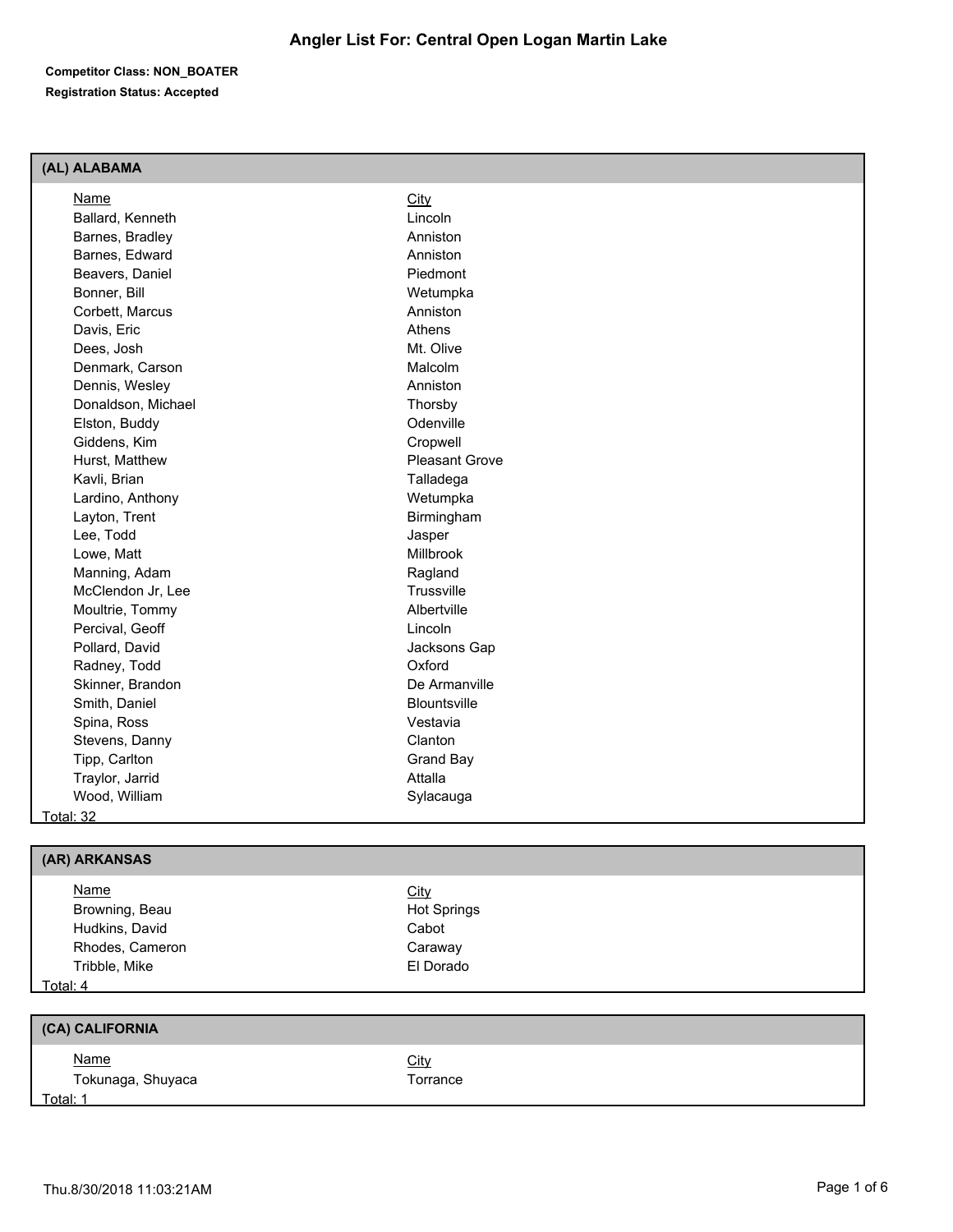# **(CO) COLORADO**

| <u>Name</u>  | <b>City</b> |
|--------------|-------------|
| Powers, Mark | Platteville |
| Total: 1     |             |

#### **(FL) FLORIDA**

| <b>Name</b>             | <b>City</b>      |  |
|-------------------------|------------------|--|
| Glover, James           | Crestview        |  |
| Johns, Michael          | Davenport        |  |
| Moore, Mark             | Freeport         |  |
| Opetaia-Williamson, Jim | <b>Dunnellon</b> |  |
| Rice, Evan              | Destin           |  |
| Total: 5                |                  |  |

**(GA) GEORGIA**

| Name             | <u>City</u>           |
|------------------|-----------------------|
| Eubanks, Joe     | Marietta              |
| Fye Jr, Edward   | Atlanta               |
| Keever, Jeff     | Tignall               |
| Kendrick, Daniel | Chatsworth            |
| Park, Michael    | Atlanta               |
| Roberson, Matt   | <b>Powder Springs</b> |
| Stevens, Garrett | Mcdonough             |
| West, Gregory    | Powder Springs        |
| — <u>— 1</u>     |                       |

Total: 8

| (IL) ILLINOIS   |              |  |
|-----------------|--------------|--|
| <u>Name</u>     | <b>City</b>  |  |
| Connell, John   | Marion       |  |
| Daily, Jacob    | Mattoon      |  |
| Giaudrone, Bret | Edwardsville |  |
| Laroche, Ed     | Gillespie    |  |
| Total: 4        |              |  |

| (KS) KANSAS    |             |
|----------------|-------------|
| <u>Name</u>    | <u>City</u> |
| Jeffery, Chris | Sedan       |
| Total: 1       |             |

| (KY) KENTUCKY                |                         |  |
|------------------------------|-------------------------|--|
| <u>Name</u><br>Adams, Sawyer | <b>City</b><br>Richmond |  |
| Total: 1                     |                         |  |
|                              |                         |  |

| (LA) LOUISIANA |      |
|----------------|------|
| <b>Name</b>    | City |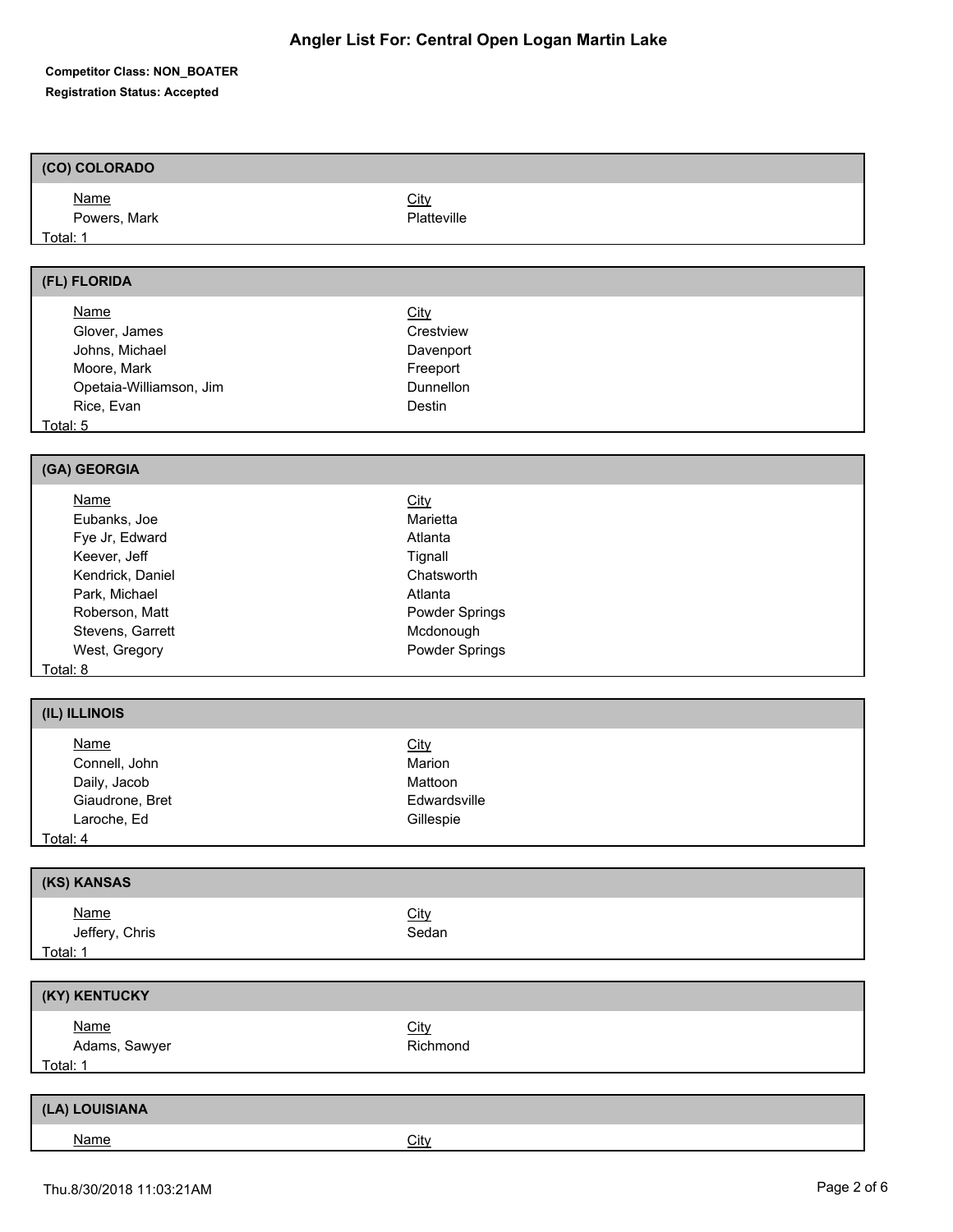# **Angler List For: Central Open Logan Martin Lake**

#### **Competitor Class: NON\_BOATER Registration Status: Accepted**

| Beauboeuf, Larry    | <b>Bossier City</b> |  |
|---------------------|---------------------|--|
| Brown, Rob          | Kenner              |  |
| Canella, Blake      | Plaquemine          |  |
| Cappo, Rusty        | Prairieville        |  |
| Cooksey, Vernon     | <b>Bossier City</b> |  |
| Coutee, Jerry       | Montgomery          |  |
| Estay, Justin       | Larose              |  |
| Frankowicz, Luke    | Sterlington         |  |
| Heintze, Alex       | Denham Springs      |  |
| King, Curtis        | Plaquemine          |  |
| Major, Will         | Port Allen          |  |
| Mcnutt II, William  | <b>Bossier City</b> |  |
| Murphy, Brian       | Sulphur             |  |
| Naquin, Cameron     | Gray                |  |
| Poland, Charles     | Denham Springs      |  |
| Powell, Rodney      | Pineville           |  |
| Roberson, John      | Shreveport          |  |
| Simmons, James      | Houma               |  |
| Trahan, Jean        | Lafayette           |  |
| Wallace, Jeff       | <b>West Monroe</b>  |  |
| Total: 20           |                     |  |
|                     |                     |  |
| (MN) MINNESOTA      |                     |  |
| Name                | City                |  |
| Vogelpohl, Dwain    | Cambridge           |  |
| Total: 1            |                     |  |
|                     |                     |  |
| (MO) MISSOURI       |                     |  |
| Name                | City                |  |
| Bailey, Brad        | Saint Louis         |  |
| Blankenbeker, Ben   | Linn Creek          |  |
| Brandenburg, Leslie | Springfield         |  |
| Cowart, Mark        | Kearney             |  |

| (MS) MISSISSIPPI |                |  |
|------------------|----------------|--|
| <b>Name</b>      | <b>City</b>    |  |
| Allen Jr, Noel   | <b>Brandon</b> |  |
| Atkins, Philip   | Columbus       |  |
| Bagnato, Nick    | Madison        |  |
| Brown, Scott     | Lucedale       |  |
| Corkern, Daniel  | Florence       |  |
| Crump, Bernard   | <b>Jackson</b> |  |
| Gilliam, David   | Forest         |  |
|                  |                |  |

Total: 10

Hammersmith, John Branson Peryer, Lonny **Sparta** Sparta Prebeck, Robert Norwood Robbs, Ronald Ironton Tucker, Walter **Calculates** Controller Controller Controller Controller Controller Controller Controller Controller Walker, Brett **Pleasant Valley**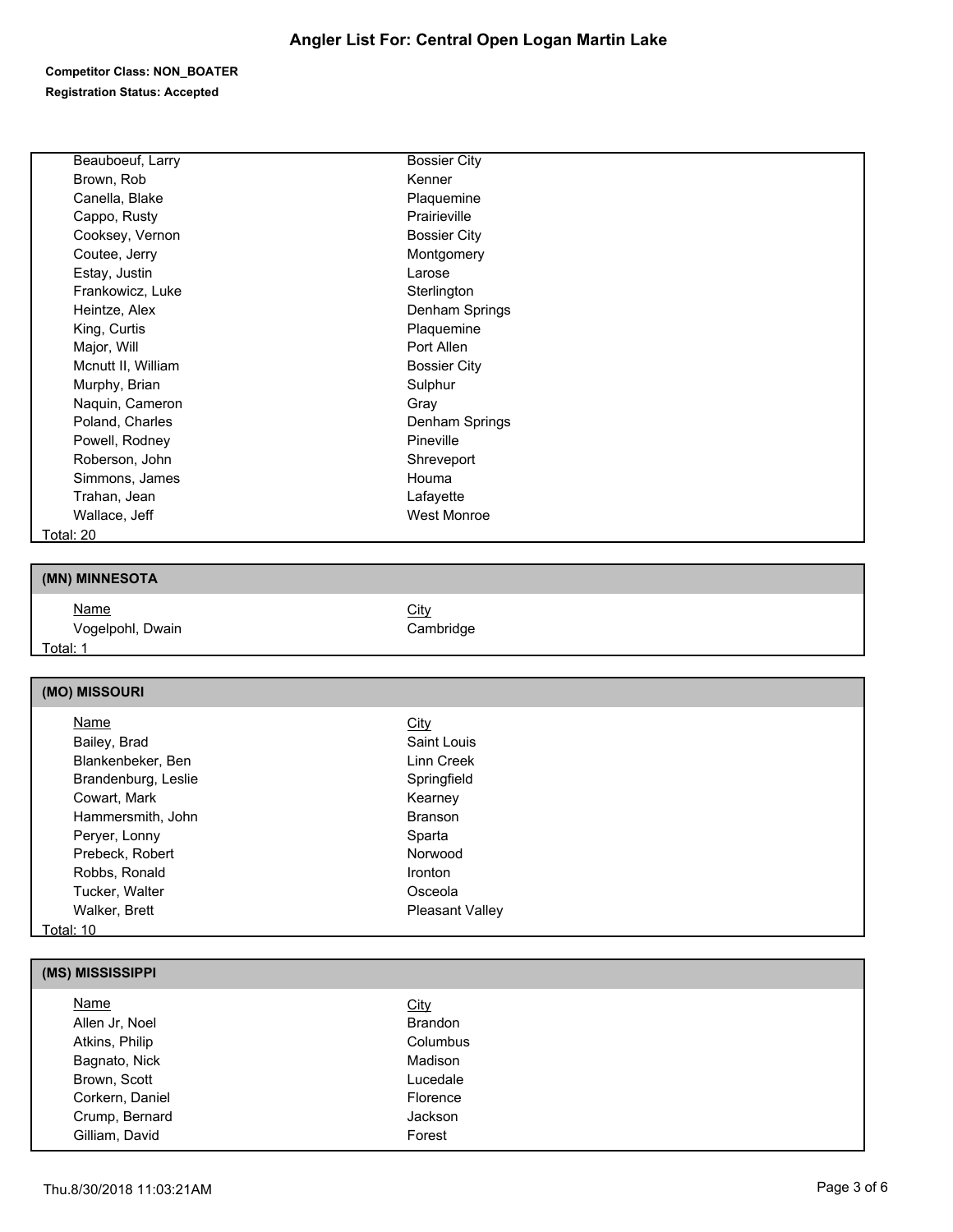| Goul, John          | Philadelphia    |
|---------------------|-----------------|
| Hatch, Steve        | Long Beach      |
| Hinton, Jeff        | Moss Point      |
| Mcgee, Max          | Louisville      |
| Parnell, Stephen    | Brandon         |
| Riddle Jr, Jerry    | Summit          |
| Terry, Donald       | Jackson         |
| White, Don          | Columbus        |
| <b>Total: 15</b>    |                 |
|                     |                 |
| (NC) NORTH CAROLINA |                 |
| <b>Name</b>         | <b>City</b>     |
| Williams, Bobby     | Salisbury       |
| Total: 1            |                 |
|                     |                 |
| (OH) OHIO           |                 |
| <b>Name</b>         | City            |
| Dellaposta, Ben     | Hilliard        |
| Total: 1            |                 |
|                     |                 |
| (OK) OKLAHOMA       |                 |
| <b>Name</b>         | City            |
| Gilliam, Steven     | Blanchard       |
| Nail, Chris         | Tulsa           |
| Rose, Hugh          | Davis           |
| Tennison, Steve     | Lexington       |
| Total: 4            |                 |
| (SC) SOUTH CAROLINA |                 |
|                     |                 |
| <b>Name</b>         | City            |
| Walters, Todd       | Ladson          |
| Total: 1            |                 |
| (TN) TENNESSEE      |                 |
|                     |                 |
| <b>Name</b>         | <b>City</b>     |
| Booth, David        | Erin            |
| Burgess, Bob        | Millington      |
| Hodges, Toney       | Gallatin        |
| Leet, Justin        | <b>Bartlett</b> |
| Sturdivant, John    | Obion           |
| Total: 5            |                 |
| (TX) TEXAS          |                 |
| <b>Name</b>         | City            |
| Bailey, Scott       | Longview        |
| Bogan, Calvin       | Livingston      |
| Breznik, Shea       | Borger          |
|                     |                 |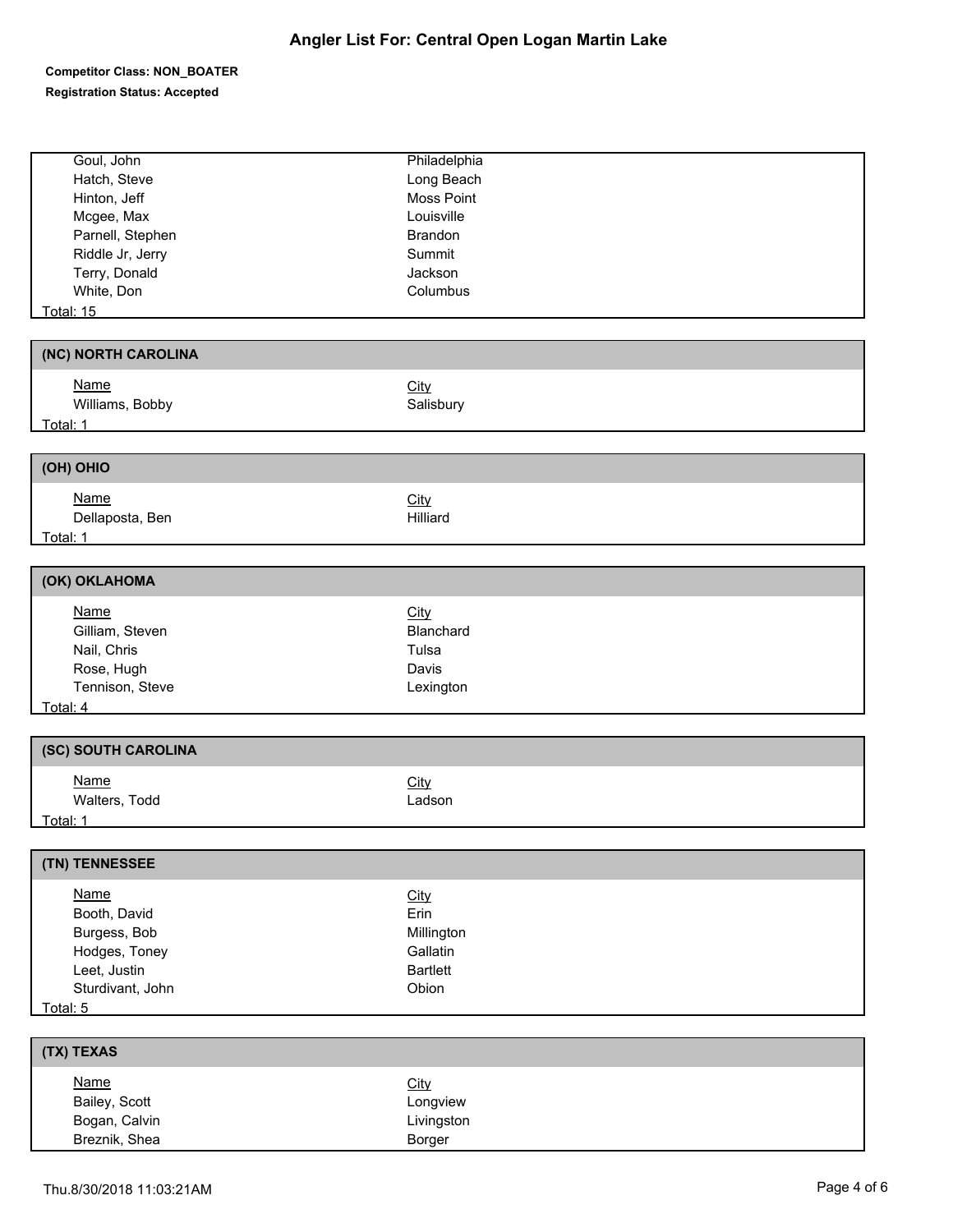| Childs, Todd                   | Waxahachie               |
|--------------------------------|--------------------------|
| Coats, John                    | <b>Wichita Falls</b>     |
| Greer, Parker                  | The Woodlands            |
| Harrington, Cari               | Montgomery               |
| Hudson, Albert                 | Austin                   |
| Koch, Adam                     | Dallas                   |
| Lane, Jordan                   | Conroe                   |
| Lee, Joe                       | Midlothian               |
| Maxwell, Kevin                 | Laneville                |
| Milam, John                    | Beaumont                 |
| Miller, Cody                   | Livingston               |
| Parker, Rick                   | Kaufman                  |
| Reaves, Scott                  | Henrietta                |
| Rhodes, Bo                     | Argyle                   |
| Shimanek, Brent                | Fort Worth               |
| Shimanek, Gregory              | Keller                   |
| Stewart, Chandler              | Waco                     |
| Whitehead, Jeff                | Slaton                   |
| Woodard, Randy                 | Paris                    |
| <b>Total: 22</b>               |                          |
|                                |                          |
| (VA) VIRGINIA                  |                          |
| <b>Name</b>                    | City                     |
| Thomasson, Andrew              | Dublin                   |
|                                |                          |
|                                |                          |
| Total: 1                       |                          |
| (WA) WASHINGTON                |                          |
|                                |                          |
| <b>Name</b>                    | City                     |
| Nania, Joel<br><u>Total: 1</u> | Liberty Lake             |
|                                |                          |
| (MX) MEXICO                    |                          |
| <b>Name</b>                    | <b>City</b>              |
| Tellez Jr, Edgar               | San Nicolas De Los Garza |
| Total: 1                       |                          |
|                                |                          |
| (JP) JAPAN                     |                          |
| <b>Name</b>                    | City                     |
| Hasegawa, Ryuichi              | Tokoname-Shi             |
| Ito, Taku                      | Okegawa                  |
| Total: 2                       |                          |
|                                |                          |
| (CA) CANADA                    |                          |
| <b>Name</b>                    | City                     |
| Jelev, Alexandre<br>Total: 1   | Petawawa                 |